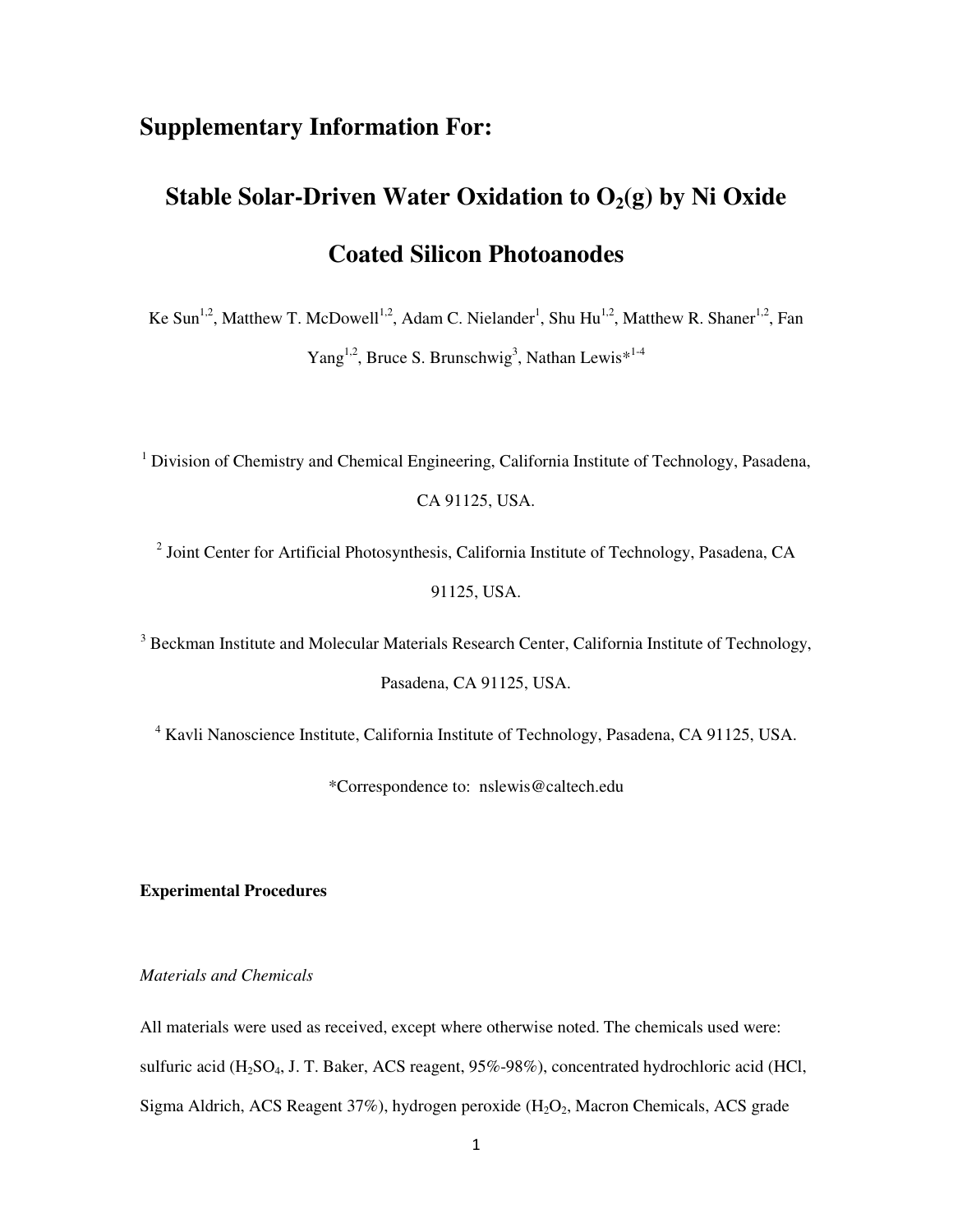30%), concentrated ammonium hydroxide (NH4OH, Sigma Aldrich, ACS reagent 28%-30%), Buffered HF Improved (Transene Company Inc.), potassium hydroxide pellets (KOH, Macron Chemicals, ACS 88%), potassium ferrocyanide trihydrate  $(K_4Fe(CN)_6 \cdot 3H_2O$ , Acros, >99%), potassium ferricyanide  $(K_3Fe(CN)_6$ , Fisher Chemicals, certified ACS 99.4%), iron(II) sulfate heptahydrate (FeSO<sub>4</sub>· 7H<sub>2</sub>O, ReagentPlus eagentPluslusFeSO, certified AC<sub>3</sub>, Sigma Aldrich, reagent grade 97%), zinc powder (Zn, Sigma Aldrich, dust  $\langle 10 \mu m, \geq 98\% \rangle$ , and potassium chloride (KCl, Macron Chemicals, Granular ACS 99.6%). Water with a resistivity of 18.2 MΩ·cm was obtained from a Millipore deionized water system.

#### *Preparation of Substrates and Fabrication of Emitter*

An  $np^+$ -Si sample coated by FTO glass, with the  $p^+$  emitter layer fabricated using ion implantation, was obtained from the Joint Center for Artificial Photosynthesis at Lawrence Berkeley National Laboratory. The detailed fabrication of the emitter onto a single-side polished Czochralski-grown n-type (P-doped) prime-grade, (100)-oriented Si wafer has been described elsewhere.<sup>1</sup> The FTO glass was removed from these samples as described previously  $^{2}$ . Briefly, the FTO-coated np<sup>+</sup>-Si was immersed in a mixture of 0.5 M HCl, 0.4 M FeSO<sub>4</sub>, and 0.1 M FeCl<sub>3</sub> and then the mixture was agitated while  $\sim$ 3.5 g Zn was slowly poured into the mixture. The solution turned clear after  $\sim$ 2 min and the samples were then removed and rinsed with deionized water. To remove any surface metal contaminants, the samples were immersed for  $\sim$ 30 s in an oxidizing solution that contained 1.0 M HCl and 0.5 M FeCl<sub>3</sub>, and the samples were then removed from the solution and rinsed. Samples were then further cleaned using an RCA clean, as described below.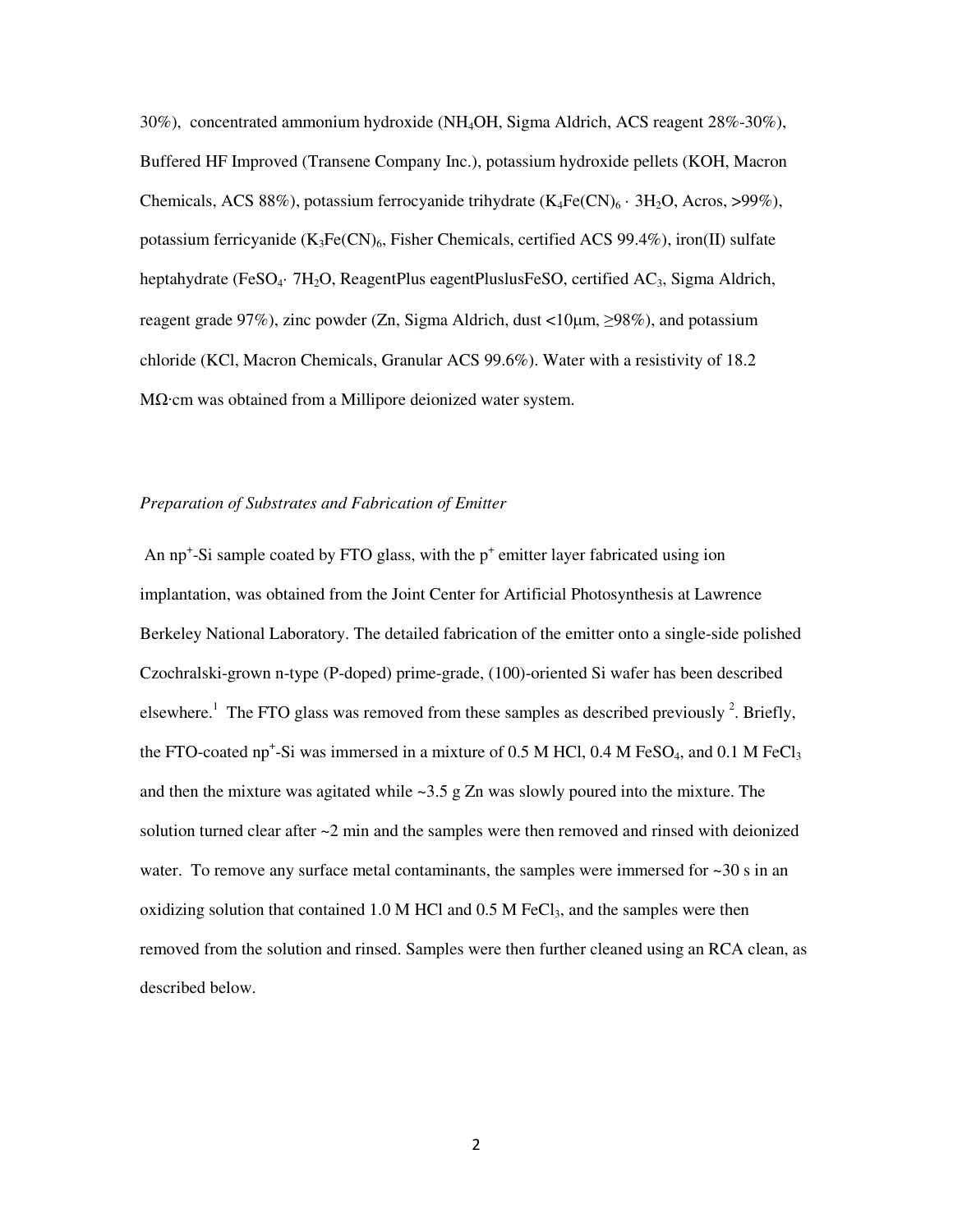Three types of Si wafers, all with diameters of 3", were used:  $p^+$ -Si(111) and  $p^+$ -Si(100) (Bdoped with a resistivity,  $ρ < 0.002$  Ω·cm, 380±25 μm thick, prime grade, Addison Engineering, Inc.); and n-Si(111) (P-doped with  $ρ = 0.1 - 1$  Ω·cm, UniversityWafer, Inc.). The wafers, and the np<sup>+</sup>-Si samples from which the FTO coating had been removed, were cleaned using an RCA SC-1 procedure of soaking in a solution of  $NH_4OH:H_2O_2:H_2O$  (6:1:1, by volume) for 20 min at 70 °C. The wafers were then rinsed, dried, and placed in Buffer HF Improved for  $\sim 10$  s. The samples were then rinsed and etched using the RCA SC-2 procedure of soaking in a solution of HCl:H<sub>2</sub>O<sub>2</sub>:H<sub>2</sub>O (6:1:1, by volume) for 20 min at 70 °C. Samples were thoroughly rinsed with deionized water and were dried using  $N_2(g)$ .

#### *Deposition of NiOx and Ni Metal Coatings*

Reactive RF sputtering was performed using an AJA high-vacuum magnetron sputtering system (AJA International Inc.) with a chamber having a maximum base pressure of  $8\times10^{-8}$  Torr. The  $Ar/\Omega_2$  ratio was 20, while the Ar flow was held constant at 20 sccm and the working pressure was held at 5 mTorr. The substrates were held at 300 °C. The RF power on the Ni target (Kurt Lesker, 2" diameter  $\times$  0.125" thickness, 99.95%) was maintained at 150 W. The deposition rate was kept low, in the range of 0.42-0.62 Å/s, and therefore the deposition time was normally ~20-30 min, depending on the aging of the sputtering target. The same conditions were used to deposit metallic Ni, except that the stage was not heated and  $O_2(g)$  was not supplied. The deposition times under these conditions were normally  $\sim$  2-3 min, depending on the aging of the sputtering target.

#### *Preparation of Electrodes*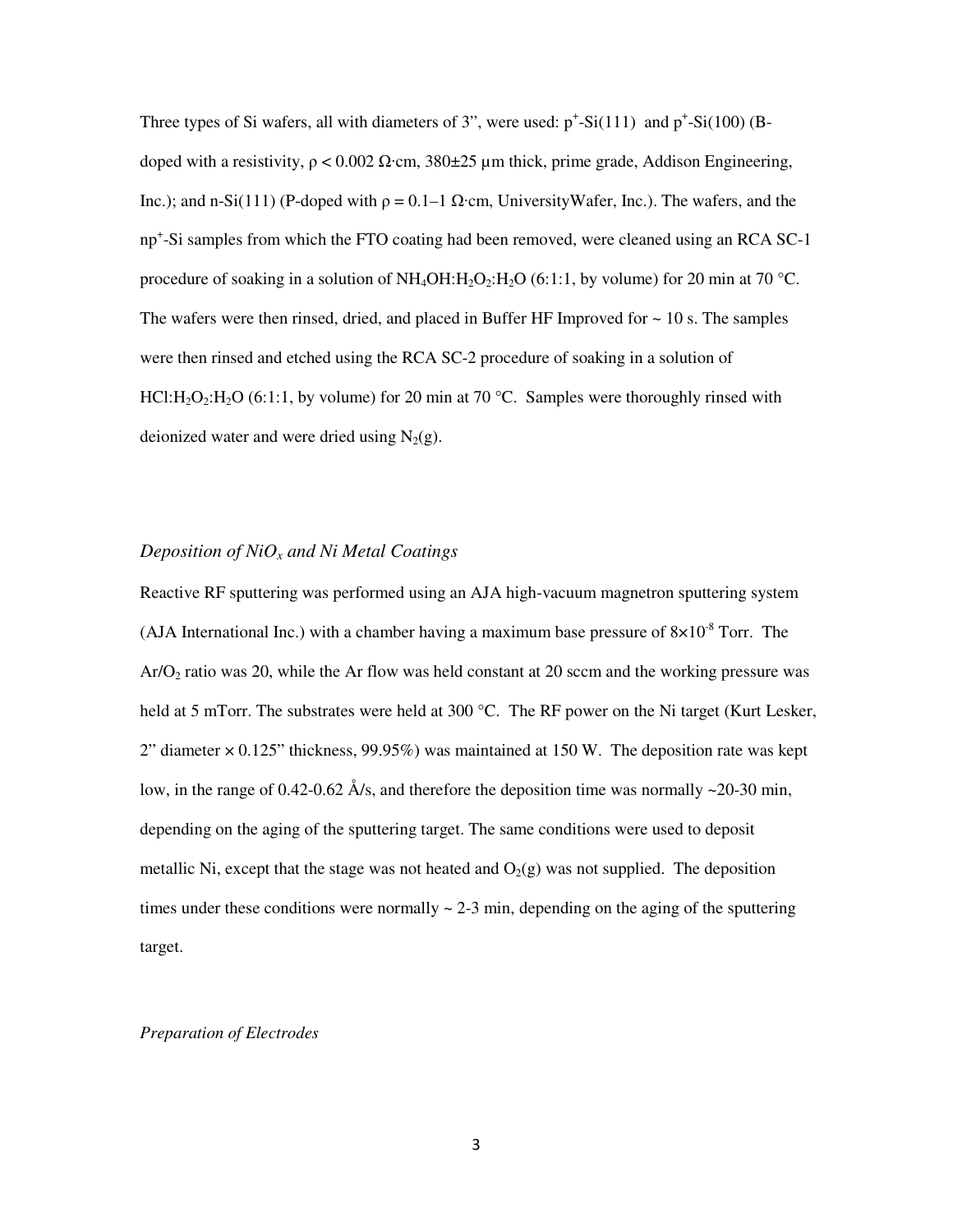Ohmic contacts to the back sides of Si samples were formed by scribing an In-Ga eutectic alloy (Alfa Aesar, 99.99%) onto the unpolished surfaces. High-purity Ag paint (SPI supplies) was then used to mechanically attach the ohmic contact to a coiled, tin-plated Cu wire (McMaster-Carr) which was then threaded through a glass tube (Corning Incorporation, Pyrex tubing, 7740 glass). The sample was then encapsulated and sealed to the glass tube using a mixture of 2:1 grey epoxy (Hysol 9460F) and white epoxy (Hysol 1C). The epoxy was typically allowed to set under ambient laboratory conditions for mechanically attach the ohmic contused. A high-resolution optical scanner (Epson Perfection V370 with a resolution of 2400 psi) was used to image the exposed surface area of each electrode, and the geometric areas were determined by analyzing the images using ImageJ software. All of the electrodes used in this study were  $\sim 0.1 \text{ cm}^2$  in area unless otherwise specified.

#### *Electrochemical Measurements*

A Mercury/Mercury oxide (Hg/HgO in 1.0 M KOH, CH Instruments, CH152) electrode was used as the reference electrode, and a carbon cloth placed within a fritted glass tube (gas dispersion tube Pro-D, Aceglass, Inc.) was used as the counter electrode for all electrochemical measurements performed in 1.0 M KOH(aq) electrolyte, including photoelectrochemical, spectral response, and faradaic efficiency measurements. The equilibrium potential for the oxygen evolution reaction (OER) was determined to be 0.32 V versus the Hg/HgO reference based on the measured pH of the solution (pH 14). A custom electrochemical cell with a flat glass (Pyrex) bottom was used for all of the electrochemical measurements. During measurements, the electrolyte was vigorously agitated with a magnetic stir bar driven by a model-train motor (Pittman) with a Railpower 1370 speed controller (Model Rectifier Corporation). The data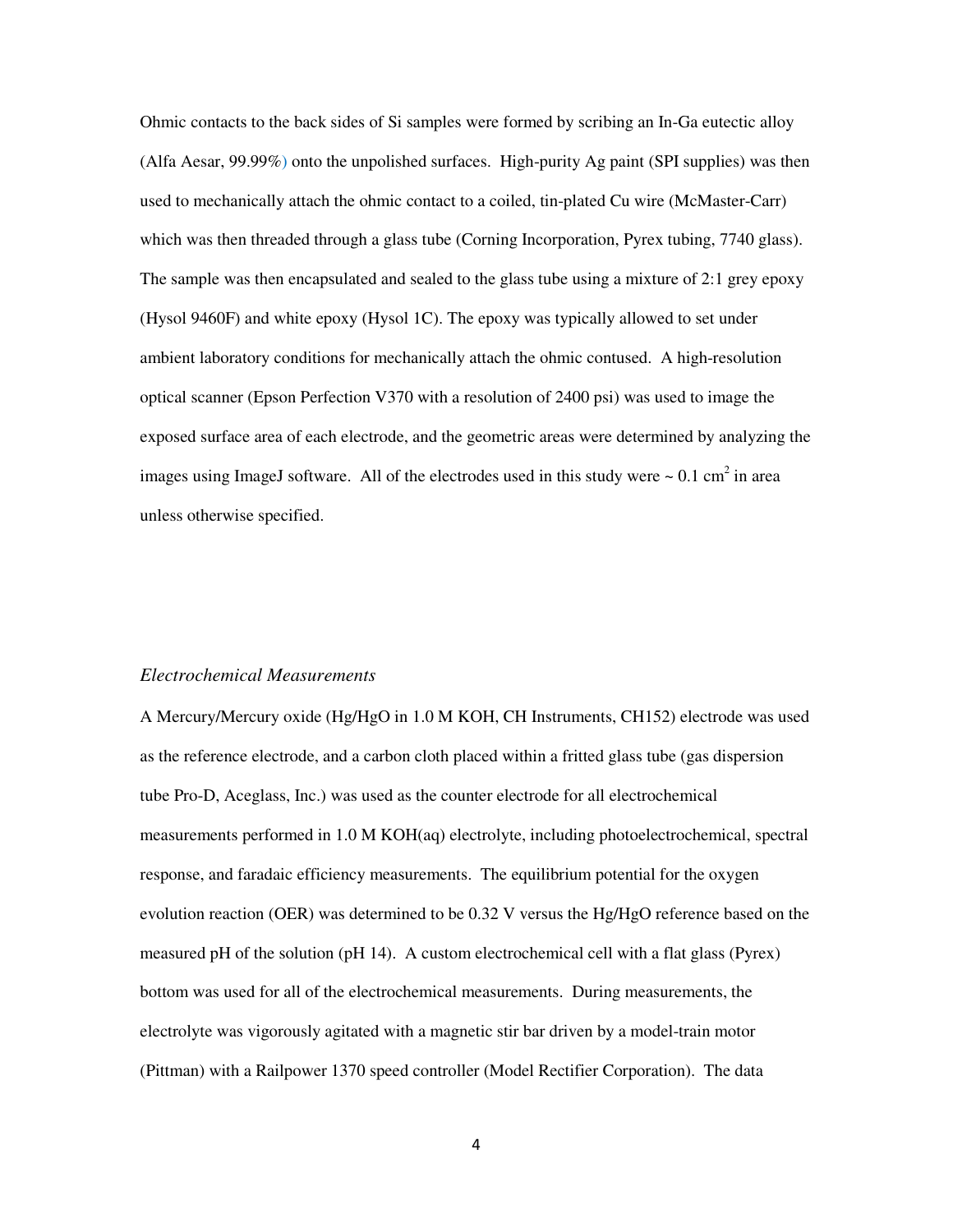presented for electrochemical measurements in aqueous solutions do not include compensation for the series resistance of the solution. ELH-type (Sylvania/Osram) and ENH-type (EIKO) tungsten-halogen lamps with a custom housing and powered by a transformer (Staco Energy Products Co.) were used for long-term photoelectrochemical stability measurements. A Xenon arc lamp (Newport 67005 and 69911) equipped with an infrared filter (Newport 61945) and an AM 1.5G filter (Newport 81094 and 71260) was used as the light source for *J*-*E* and spectral response measurements. The illumination intensity at the position of the working electrode in the electrochemical cell was determined by placing a calibrated Si photodiode (FDS100-Cal, Thor Labs) into the cell at the same position occupied by the exposed area of a photoelectrode. To illuminate bottom-facing photoelectrodes, a quartz diffuser (Newport 15Diff-Vis) together with a broad-band reflection mirror (Newport dielectric mirror, 10Q20PR-HR) was used to bend the uniform light beam from the horizontal to the vertical direction.

Cyclic voltammetry as well as quantum efficiency measurements were performed using a Biologic SP-200 potentiostat (Bio-Logic Science Instruments). Cyclic voltammetric data were obtained at a constant scan rate of 40 mV  $s^{-1}$  and the scan range varied depending on the photovoltage of the sample. The quantum yield was measured using the potentiostat with the current output connected to a lock-in amplifier, and the incident light was chopped at a frequency of 20 Hz.

#### *Electrochemical Impedance Spectroscopy and Mott-Schottky Analysis*

Electrochemical impedance spectroscopy was used on n-SilNiO<sub>x</sub>, n<sup>+</sup>-SilNiO<sub>x</sub>, and p<sup>+</sup>-SilNiO<sub>x</sub> to determine the barrier height of the n-SilNiO<sub>x</sub> interface and the doping level of NiO<sub>x</sub>. The measurement was conducted in solution of 50 mM  $K_3Fe(CN)_6$ , 350 mM  $K_4Fe(CN)_6$ , and 1.0 M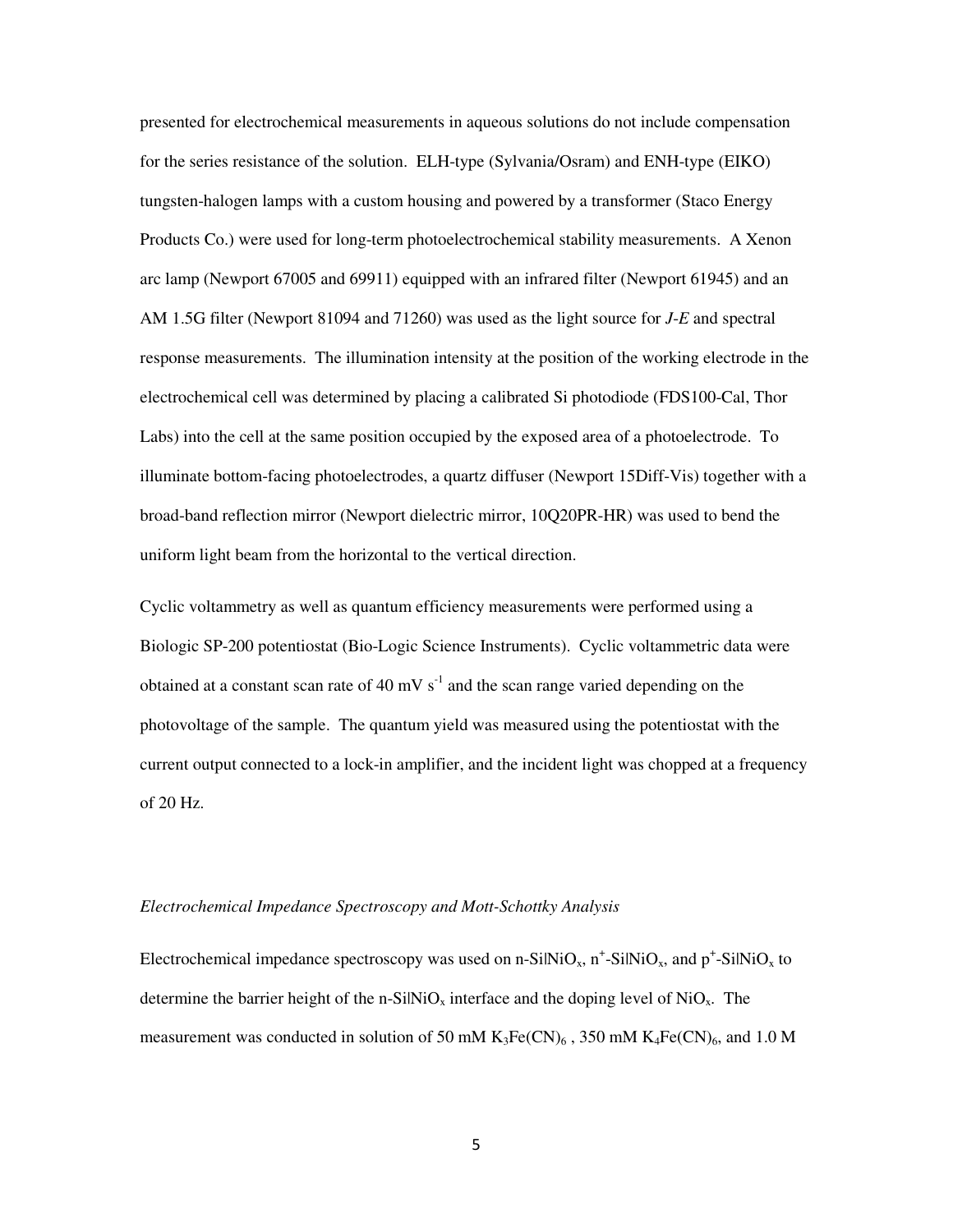KCl in 200 mL of  $H_2O$ . The reverse bias dependence of the area-normalized semiconductor depletion-region capacitance is given by the Mott-Schottky relation:

$$
\frac{1}{C^2} = \left(\frac{2}{A^2 q N_d \varepsilon_0 \varepsilon_r}\right) \left(\phi_b - V_n - \frac{k_b T}{q} - V_{app}\right)
$$

where *A* is the device area,  $N_d$  is the donor impurity concentration in the semiconductor,  $\Box_0$  is the vacuum permittivity, and  $\Box_r$  is the relative permittivity, q is electron charge,  $\Box_b$  is the C-*V* barrier height,  $V_n$  is the voltage difference between the potential of the Fermi level and the potential off the conduction-band edge of the n-type semiconductor in the bulk,  $k<sub>b</sub>$  is the Boltzmann constant, *T* is the temperature in K, and  $V_{app}$  is the difference between the applied potential and the redox potential of the solution. A Mott-Schottky (M-S) plot of  $C^2$  versus  $V_{app}$  should be linear with a slope related to  $N_d$  and an x-intercept related to  $\Box_b$ . M-S plots obtained from the impedance data for the devices were linear  $(R^2>0.9999)$ .

The doping level was calculated based on the equation:

$$
N_d = \frac{2}{A^2 q \varepsilon_0 \varepsilon_r \left[ \frac{d(1/\mathcal{C}^2)}{dV_{app}} \right]}
$$

where  $(d(1/C^2)/dV_{app})$  is the slope of the M-S plot. The solution was quiescent and was kept in the dark during the measurements. The electrochemical impedance data were fit to a model that consisted of a parallel resistor and a capacitor with a fixed constant-phase element at the  $SiNiO<sub>x</sub>$ interface arranged electrically in series with another resistor and capacitor in parallel at the NiO<sub>x</sub>/electrolyte interface.

The dielectric constant of  $NiO<sub>x</sub>$  was determined from the measured refractive index using the equation:

$$
\varepsilon^{'} = n^2 - k^2
$$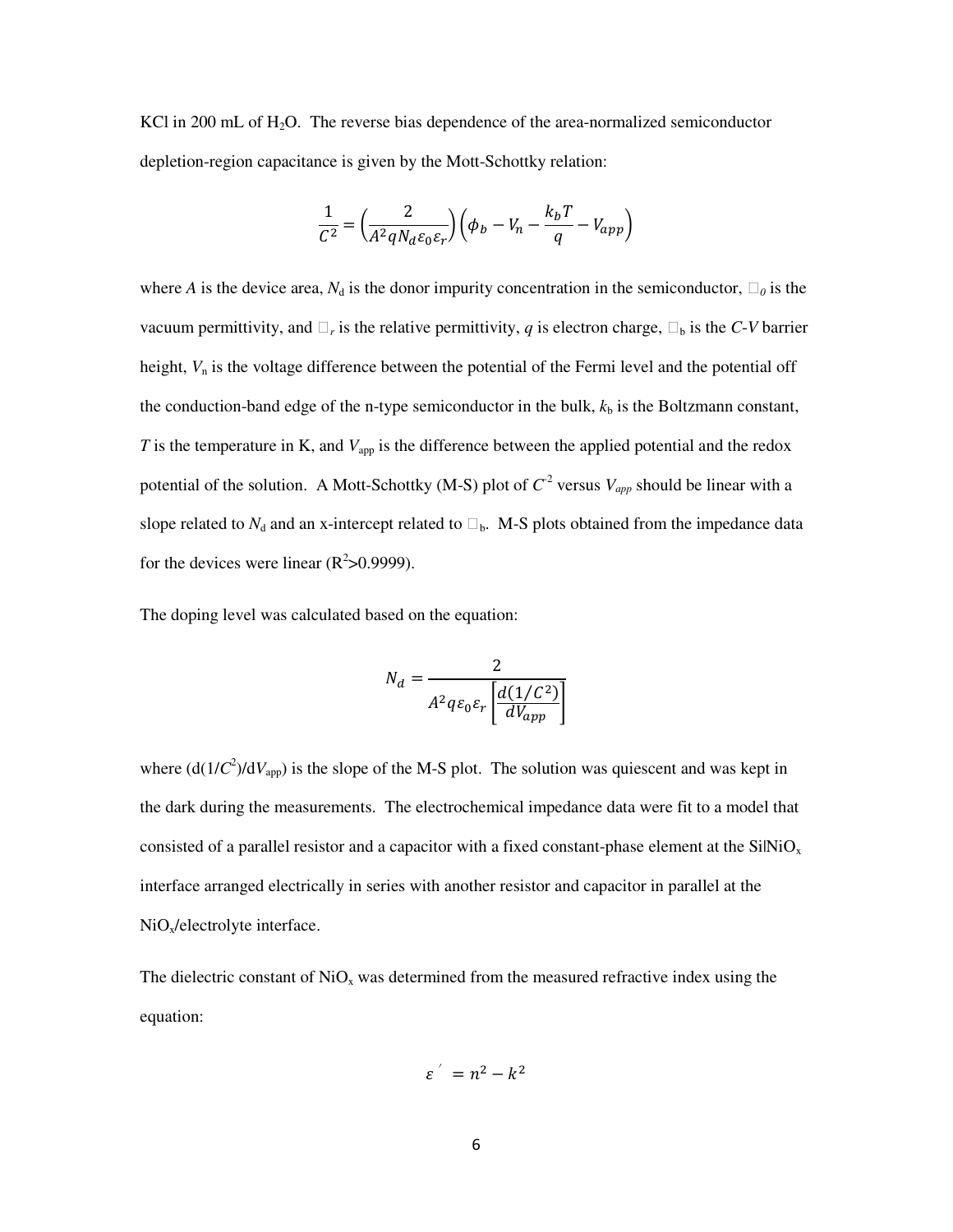where  $\varepsilon'$  is the real part of the complex dielectric constant and *n* is the refractive index and *k* is the extinction coefficient. The values of *n* and *k* were determined using spectroscopic ellipsometry (vide infra).

The average value of  $N_d$  extracted from the M-S slope  $(2\times10^{16} \text{ cm}^{-3})$  of n-SilNiO<sub>x</sub> was in excellent agreement with the range specified by the manufacturer  $(5 \times 10^{16} \text{--} 5 \times 10^{15} \text{ cm}^{-3})$ , confirming that the measured capacitance was indeed the depletion-region capacitance at the  $SiNiO<sub>x</sub>$  interface. The M-S slope for p<sup>+</sup>-SilNiO<sub>x</sub> was expected to be ~  $2.4 \times 10^{13} - 2.4 \times 10^{12}$  F<sup>2</sup>m<sup>4</sup>V<sup>-1</sup>, which was consistent with the measured slopes. The average value of  $N_d$  extracted for  $p^+$ -SilNiO<sub>x</sub> was  $\sim 10^{19}$  $cm^{-3}$ .

#### *Measurements of the Faradaic Efficiency of Oxygen Evolution*

A Neofox fluorescence probe (Foxy probe, Ocean Optics) was used to monitor the concentration of oxygen throughout the experiment. The fluorescence response was calibrated against the standard concentration of oxygen in water (7700  $\mu$ g L<sup>-1</sup> or 2.4×10<sup>-4</sup> M) under a standard 20.9% (by volume) oxygen atmosphere. The fluorescence probe, the Hg/HgO/1.0 M KOH reference electrode, a fritted Pt mesh counter electrode (Alfa-Aesar, 100 mesh, 99.9% trace metal basis), and the np<sup>+</sup>-SilNiO<sub>x</sub> working electrode with a geometric surface area of 0.79 cm<sup>2</sup> were loaded into an air-tight glass cell that had a volume of 43.6 mL with no headspace, and that was equipped with four ports and a side-facing quartz window. The cell and the 1.0 M KOH electrolyte used in the cell were purged with a stream of ultra-high purity  $Ar(g)$  for  $\sim$  2 h prior to the measurement. The oxygen-concentration data were converted into micrograms of  $O<sub>2</sub>$  by first correcting for the  $O<sub>2</sub>$  leak rate measured during the first 10 min of the experiment, followed by calculating the mass of  $O_2$  in micrograms at each time point. The calculation was performed by multiplying the reported percentage of oxygen by the number of micrograms of  $O<sub>2</sub>$  dissolved in water at room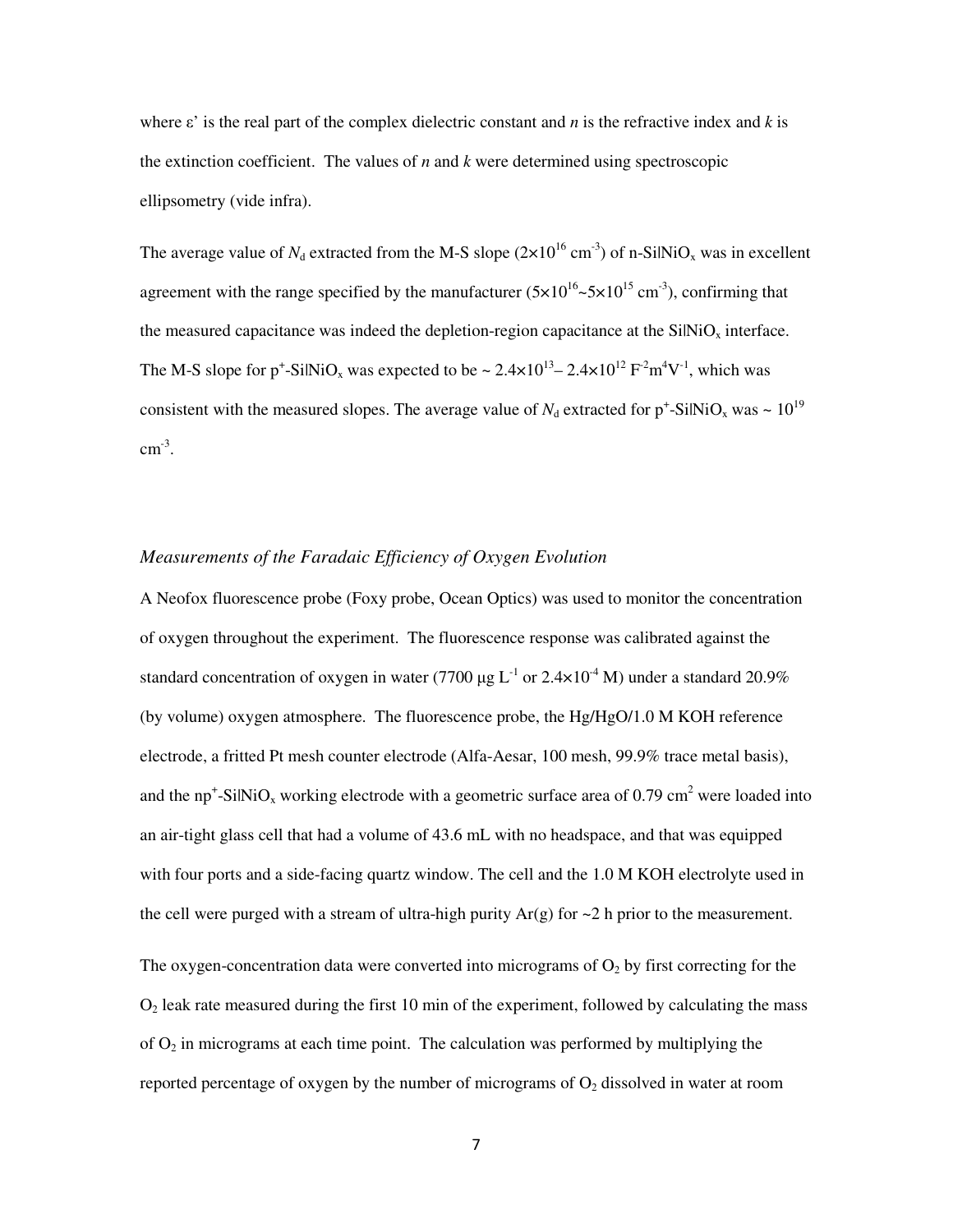temperature under 1 atm of pressure, 7700  $\mu$ g L<sup>-1</sup> (assuming the value is the same as for 1.0 M aqueous acidic solutions), and by the cell volume (43.6 mL), and dividing by the concentration of  $O<sub>2</sub>$  in air under 1 atm as reported by the florescence probe (20.9%). To compare the charge versus time data from the potentiostat with the amount of oxygen generated versus time for a system operating at 100% faradaic efficiency, the charge passed (in mA·h) was multiplied by 3.6 to convert the data into coulombs, and the result was then multiplied by 83 (the factor for conversion of 1 C of electrons to 1  $\mu$ g of O<sub>2</sub>) to convert the value into micrograms of O<sub>2</sub>. Therefore, both the cumulative oxygen generated and charge passed during the measurement can be shown in one plot with two comparable y-axes, where 0.32 mA·h of charge passed corresponded to 100  $\mu$ g O<sub>2</sub> generated.

#### *Scanning-Electron Microscopy and Atomic-Force Microscopy*

Scanning-electron microscopy (SEM) imaging was performed using a Nova NanoSEM 450 (FEI) with an accelerating voltage of 5 kV. Atomic-force microscopy (AFM) images were collected using a Bruker Dimension Icon microscope operating in ScanAsyst mode and using Bruker ScanAsyst-Air probes (silicon tip on a silicon nitride cantilever, spring constant:  $0.4 \text{ N m}^{-1}$ , frequency: 50-90 kHz, Al back coating) for  $p^+$ -SilNiO<sub>x</sub> with a thickness of 35~160 nm. The scan size was typically 1  $\mu$ m  $\times$  1  $\mu$ m. The images were analyzed using NanoScope software version 1.5. Flattening was performed to remove curvature and slope from images.

# *UV-Visible Absorption Measurements*

The optical absorption of the  $NiO<sub>x</sub>$  or Ni metal-coated Si was determined by using an integrating sphere at normal incidence (Agilent Cary 5000 UV-Vis spectrometer). The absorption of  $NiO<sub>x</sub>$ coated Si was determined by subtracting the measured reflection and transmission from unity.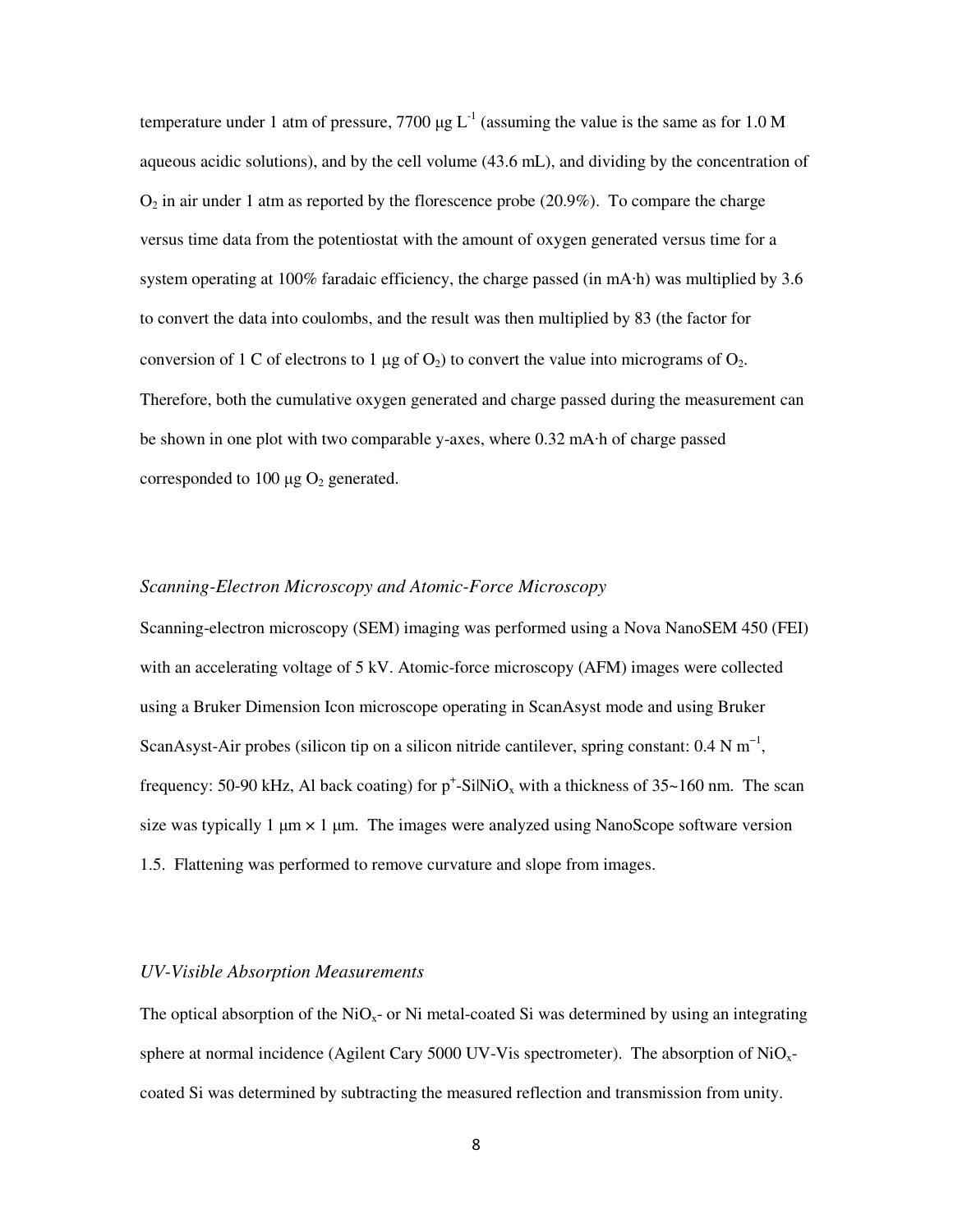The optical transmission of  $NiO<sub>x</sub>$  and ultrathin Ni metal on quartz substrates were also measured using the integrating sphere and were normalized against the transmission of bare quartz substrates. Tauc plot was generated by plotting  $h\nu$  versus  $(ah\nu)^2$ , where  $\alpha$  is the absorption coefficient determined based on the Beer-Lambert law. The band gap of the  $NiO<sub>x</sub>$  at the onset of significant absorption, as well as interband absorption, were determined by a linear extrapolation of the optical absorption edge to the y axis of the Tauc plot.

#### *Spectroscopic Ellipsometry*

The complex refractive index  $(n, k)$  data for the NiO<sub>x</sub> coatings were measured on  $p^+$ -Si substrates with a thickness of  $35-160$  nm and were determined using spectroscopic ellipsometry by fitting the data according to a general oscillator model that assumed that an intermediate 2 nm native oxide  $(SiO<sub>2</sub>)$  formed during sputtering. Moreover, a rough surface with a thickness of 5 nm was considered based on the AFM measurements of roughness, to include the air/NiO<sub>x</sub> mixture. The measurement was conducted using a J.A. Woolam V-VASE system. The *n* and *k* values were extracted from a normal fit, using a fixed film thickness based on the calibrated cross-sectional SEM measurement. The absorption coefficient can be also calculated using equation:  $\alpha = 4\pi\kappa/\lambda$ .  $\kappa$  is the extinction coefficient, which is the imaginary part of the complex refractive index obtained from fitting of the ellipsometric data. The position of the absorption peak in the visible region was consistent with the absorption features extracted from the Tauc plot using the UV-vis measurement.

#### *X-ray diffraction spectroscopy*

XRD analysis was conducted using Bruker D8 Discover system equipped with 2-dimentional Vantec-500 detector. Cu-Ka radiation  $(1.54 \text{ Å})$  was generated at a tube voltage of 1 kV and a tube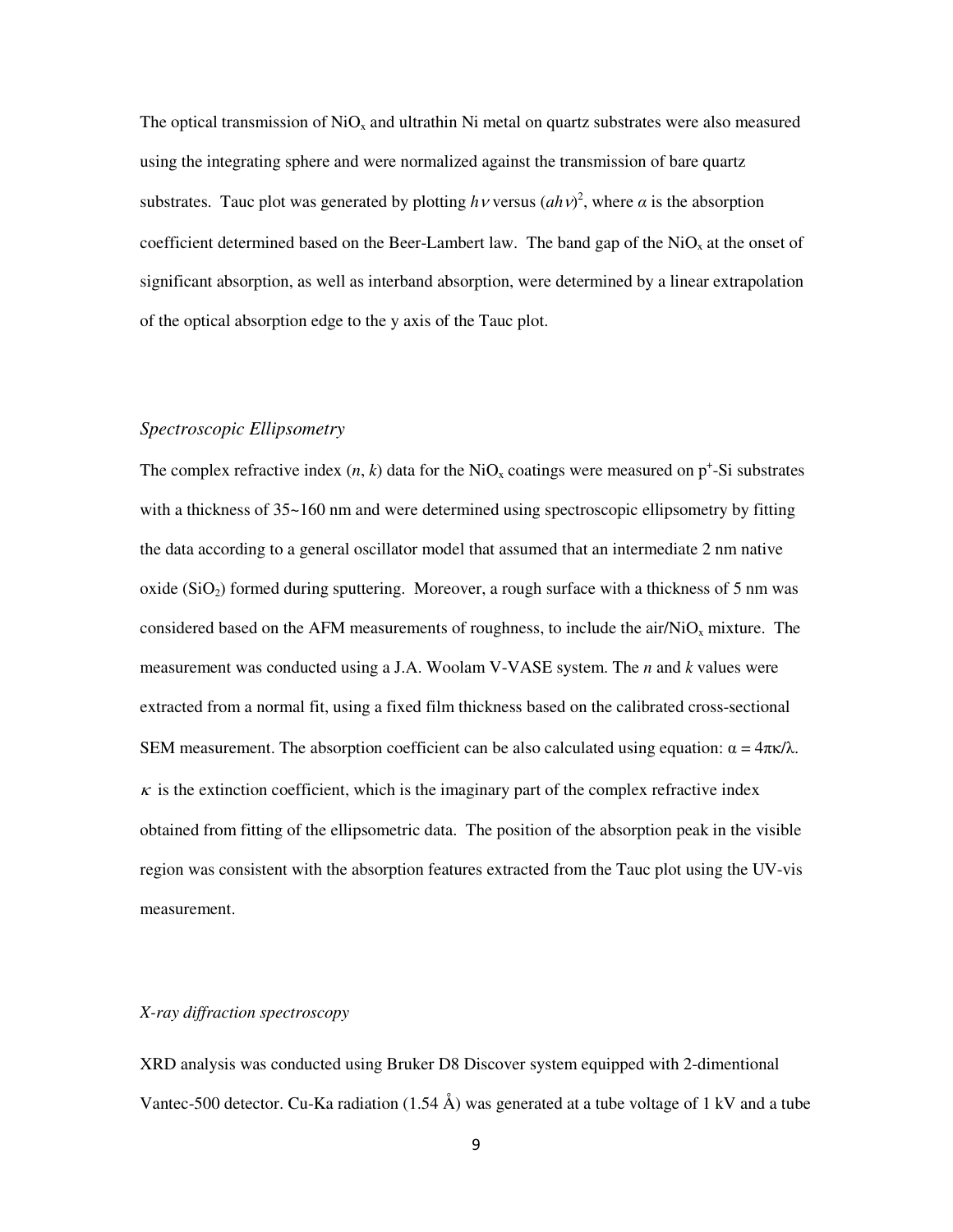current of 50 mA. The incident beam was focused using a mono-capillary collimator. A laser beam marks the focal spot on the specimen fixed on a xyz stage. The scattered diffraction was registered by a 2-dementional detector with an angular resolution of the detector smaller than 0.04 degree, and enables the simultaneous detection of the diffraction data in a 2theta range of 20 degree. The detected radiation was counted for 2000 sec to obtain an appropriate XRD profile. Data were analyzed using Bruker EVA software.

#### Load-line analysis and definition of photovoltaic properties

The details of a load-line analysis can be found in references 3,4. Briefly, the photoelectrode performance is treated in a simplified equivalent circuit approach as a photovoltaic cell connected in series electrically with a dark electrolysis cell. The photovoltaic parameters including the opencircuit voltage  $(V_{oc})$ , the short-circuit current density  $(J_{sc})$ , the fill factor (FF) and the energyconversion efficiency  $(\eta)$  are then evaluated by subtracting the dark electrolysis J-E data obtained using a  $p^+$ -SilNiO<sub>x</sub> dark electrode from the J-E data exhibited by the illuminated photoelectrode under evaluation.

*Estimation of the lower limit of total Turnover number, percentage of active Ni atoms, charge required for dissolving the entire Si photoelectrode, and branching ratio of water oxidation relative to Si oxidation* 

To estimate the lower limit on the turnover frequency per active site, a lattice constant of 0.4195 nm was used for a cubic NiO crystal with a NaCl structure. The unit cell contained 4 Ni atoms and the density of the Ni atoms in the NiO was calculated using the number of atoms divided by the cell volume, which is  $5.42 \times 10^{22}$  cm<sup>-3</sup>. The turnover frequency<sup>5,6</sup> in the unit of number of O<sub>2</sub>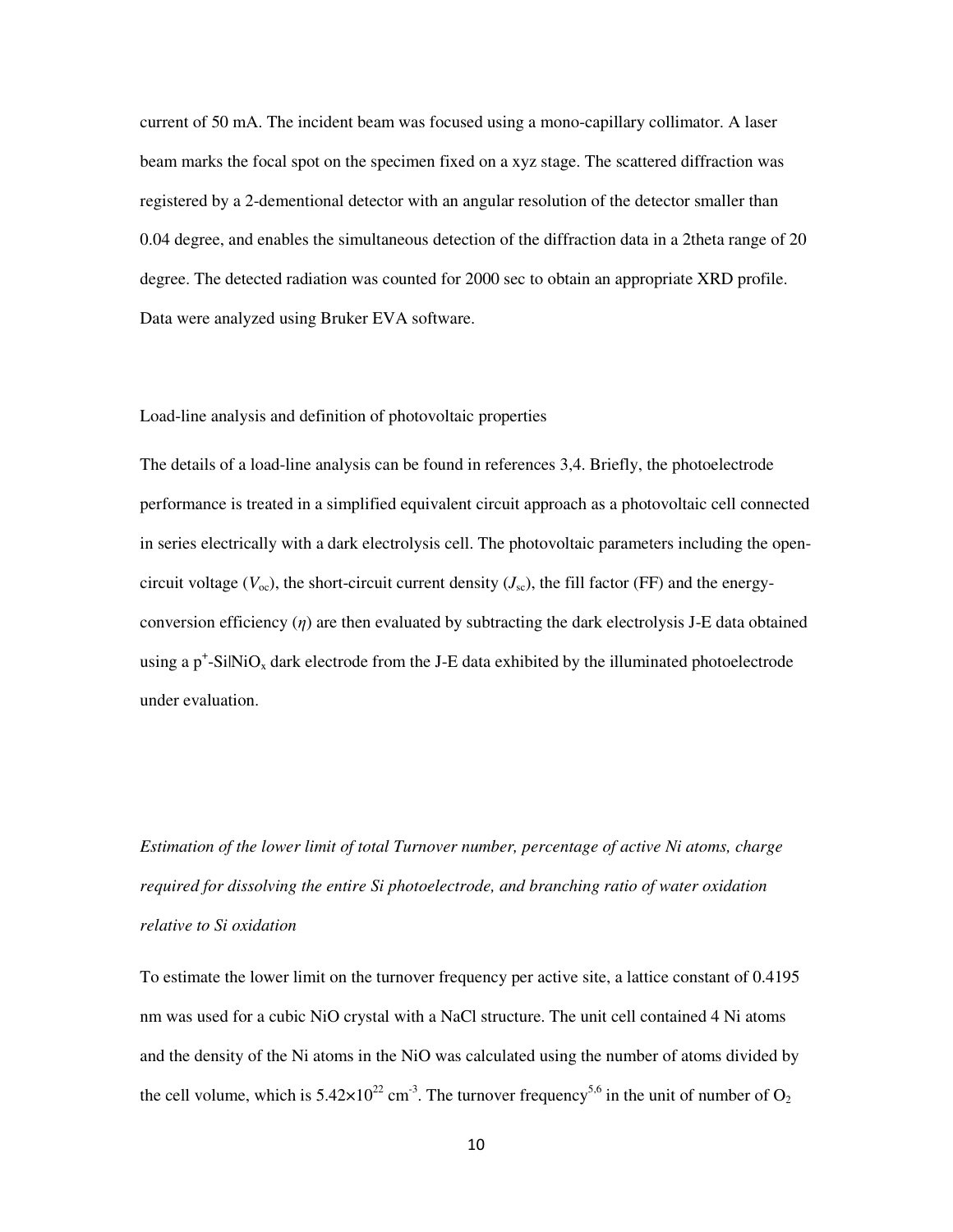molecule per second per electrochemical active Ni atom can be calculated assuming a constant current density of 32 mA  $cm<sup>2</sup>$  (*j*) using equation

$$
TOF = \frac{j \cdot 6.02 \times 10^{23}}{1000 \cdot 96485 \cdot 4} \cdot \frac{1}{N_{Ni}At_{NiO}} = 0.18 \frac{O_2}{s} \text{ per Ni atom}
$$

Therefore, the total turnover number (TON) is TOF\*4320000 s which is around  $0.8 \times 10^6$ .

The percentage of active Ni atoms in the film based on the reductive peak area in the Ni redox peak region was calculated as follows:

$$
Ni\% = \frac{Q_{act} \cdot 6.24 \times 10^{18}}{N_{Ni}t_{NiO}}
$$

where  $Q_{\text{act}}$  is the charge density (based on the peak area) in mC cm<sup>-2</sup> associated with the quantity of electroactive Ni atoms on the surface.

The total charge passed during the 1200 h of chronoamperometry was  $\sim$ 144000 C cm<sup>-2</sup>. The charge needed to dissolve the Si photoelectrode was calculated by first calculating the atom density following the same approach used for calculating the density of Ni atoms in NiO. The Si diamond lattice constant of 0.543 nm was used with 8 Si atoms in each unit cell. The Si atom density was  $\sim 5 \times 10^{22}$  cm<sup>-3</sup>. To break the Si–Si bond during etching in KOH involves 4 electrons. Therefore, the total charge needed can be calculated by multiplying the atom density, surface area, the Si wafer thickness of 400  $\mu$ m, and the elementary charge of  $1.6 \times 10^{-19}$  coulombs:

$$
Q_{Si}=4NAt_{Si}q
$$

To estimate the branching ratio of water oxidation relative to Si oxidation, it was assumed that 10 nm of uniform  $SiO<sub>2</sub>$  would fully passivate the Si surface. This was conservative because if thinner  $SiO<sub>2</sub> (3-4 nm)$  were fully passivating, then the branching ratio estimate would increase by a factor of 2-3. The total charge needed to form 10 nm of  $SiO<sub>2</sub>$  was then calculated by multiplying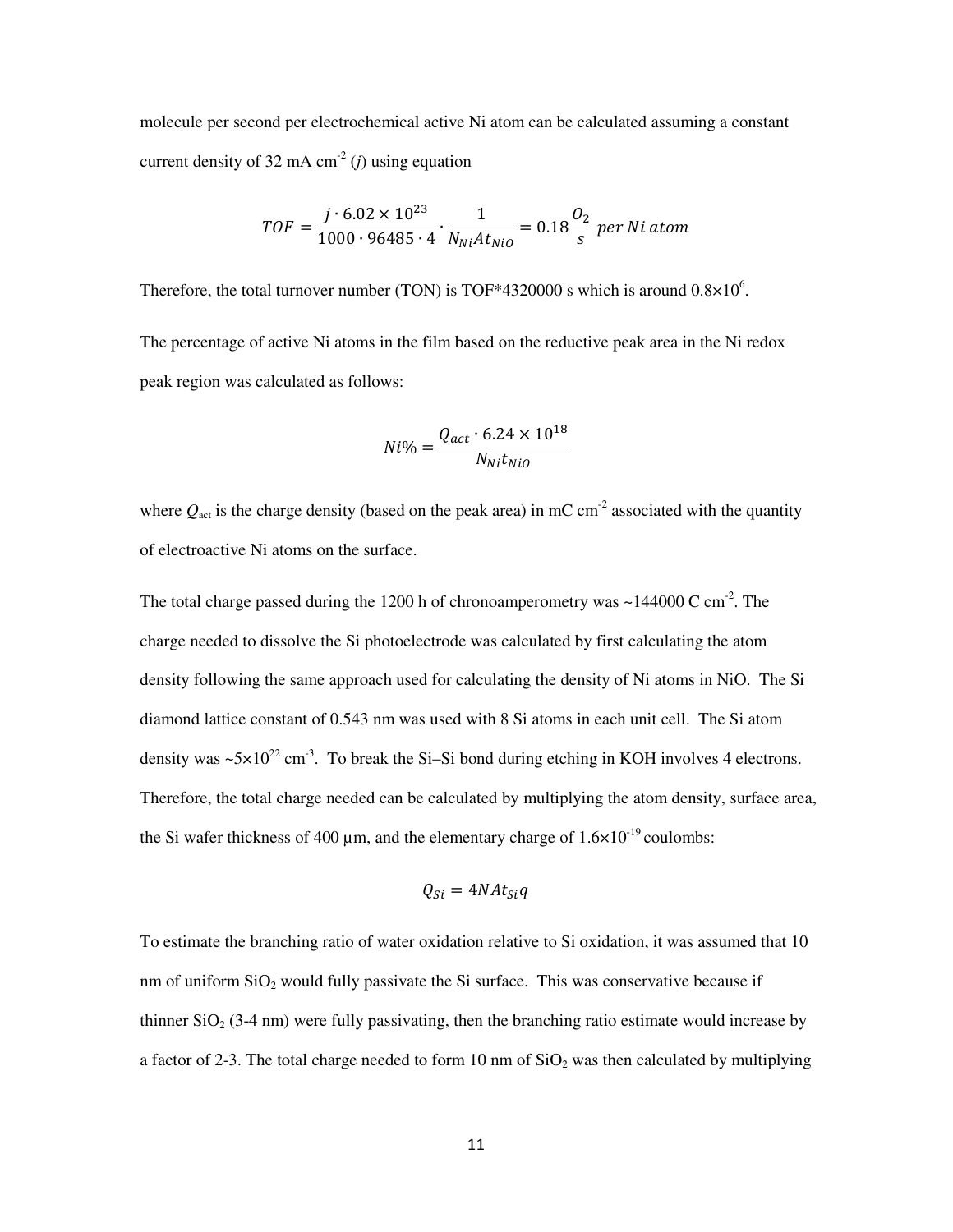the Si atom density, thickness of the oxide, expansion coefficient assuming that the volume expansion occurred in one direction normal to the surface (1/2.2), and the elementary charge.

$$
Q_{ox} = 4NAt_{ox}q/2.2
$$

The branching ratio was then given by  $Q_{ox}/Q_{total}$ .

# **Supplementary Figures**



**Figure S1**. Tafel plots for the oxygen-evolution reaction at  $p^*$ -SilNiO<sub>x</sub> electrodes in 1.0 M KOH(aq) before (black line) and after (red) ten cyclic voltammetric scans.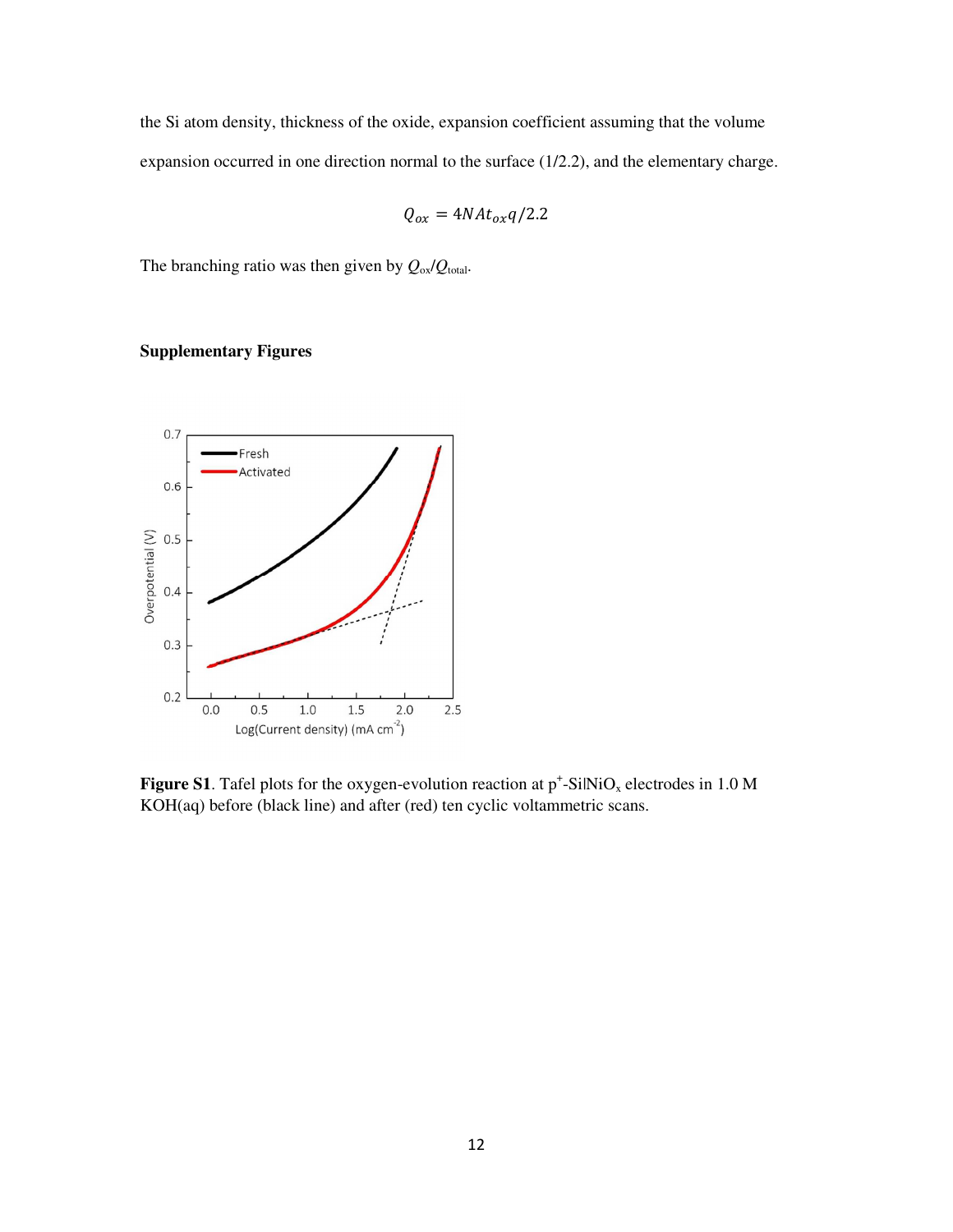

**Figure S2.** Transmission of metallic Ni coated quartz substrates and catalytic activity measured on metallic Ni coated  $p^*$ -Si substrates in 1.0 M KOH(aq)



**Figure S3.** Wavelength-dependent electrochromic properties of  $NiO<sub>x</sub>$  and ultrathin Ni metal coated FTO glass substrates under anodic operation (1.6 V vs. RHE) and under cathodic (bleach) conditions (0.7 V. vs. RHE) in 1.0 M KOH, respectively.

## **Supplementary Table:**

# **Table S1. Comparative performances of Si photoanodes for water oxidation**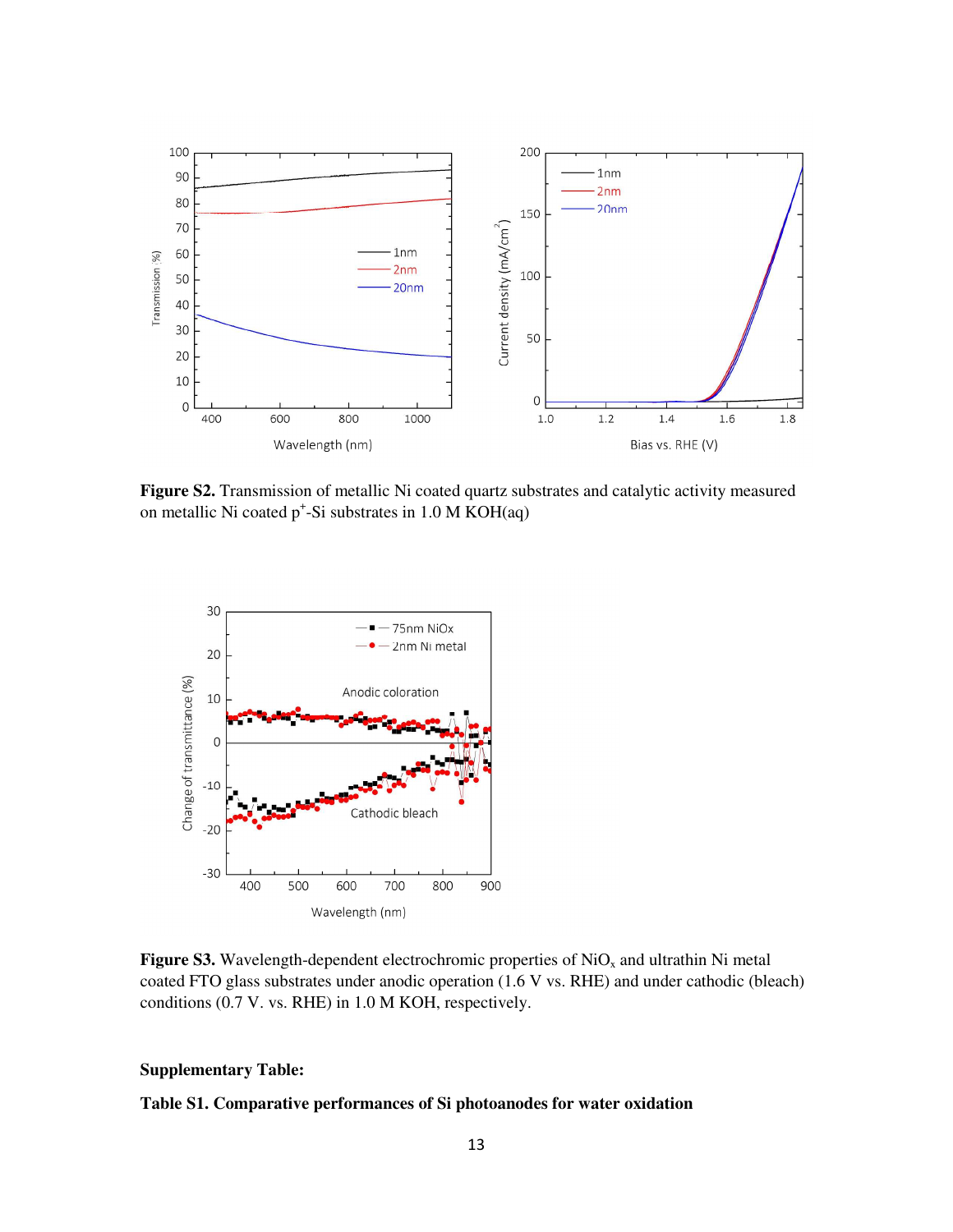| <b>Year/Month Photoanode</b> |                                              | $\eta$ (%)/condition*                                     | <b>Stability Ref</b> |           |
|------------------------------|----------------------------------------------|-----------------------------------------------------------|----------------------|-----------|
| 2011/06                      | $n-SilSiO_x TiO_2 Ir$                        | $0.37 / 1 M$ NaOH (aq)                                    | 8 <sub>h</sub>       |           |
| 2011/06                      | npp <sup>+</sup> -SilITOlCo-Pi               | $\overline{0.04/0.1}$ M K-Pi(aq)                          | 12 <sub>h</sub>      |           |
| 2011/11                      | $n-SilFe2O3$                                 | $0.04 / 1 M$ NaOH(aq)                                     | 1 <sub>h</sub>       |           |
| 2012/04                      | $n-SilSiO_x NiO_x$                           | $0.006 / 0.25$ M PBS Na <sub>2</sub> SO <sub>4</sub> (aq) | 30 <sub>m</sub>      | 10        |
| 2013/02                      | n-SilMnO                                     | 0.23 / 1 M KOH(aq)                                        | 30 <sub>m</sub>      | 11        |
| 2014/01                      | $np^+$ -SilITO:AulNiO <sub>x</sub>           | $0.07/52$ mW cm <sup>-2</sup> , 1 M NaOH(aq)              | 2.5h                 | 12        |
| 2014/01                      | $n-SilSiO_x/Ni$                              | $0.14 / 200$ mW cm <sup>-2</sup> , 1 M KOH (aq)           | $\overline{24h}$     | 13        |
| 2014/04                      | $np+$ -SilSiO <sub>x</sub> lCoO <sub>x</sub> | $0.75/1$ M NaOH (aq)                                      | 24 h                 |           |
| 2014/05                      | $np^+$ -SilIrO <sub>x</sub>                  | $-138.6$ mW cm <sup>-2</sup> $\lambda > 635$ nm, 1 M      | 18 <sub>h</sub>      | 14        |
|                              |                                              | H <sub>2</sub> SO <sub>4</sub> (aq)                       |                      |           |
| 2014/05                      | $np^+$ -SilTiO <sub>2</sub>  Ni islands      | $0.32 / 125$ mW cm <sup>-2</sup> , 1 M KOH (aq)           | 100h                 | 15        |
| 2014/09                      | $np^+$ -SilNilNiO <sub>x</sub>               | $-138.6$ mW cm <sup>-2</sup> $\lambda$ > 635 nm, 1 M      | 300h                 | 16        |
|                              |                                              | $KOH$ (aq)                                                |                      |           |
| 2014/12                      | $np^+$ -SilNiO <sub>x</sub>                  | 2.1 / 1 M KOH (aq)                                        | 1200h                | This work |

\*  $\eta$  (%) is the solar-to-O<sub>2</sub>(g) figure-of-merit defined by  $(E-E^{O'}_{H2O/O2})_{m}^{*}J_{m}/P$ , where the product  $(E-E^{O'}_{H2O/O2})_m$  and  $J_m$  defines the maximum power point relative to the Nernst potential for water oxidation, data point were extracted from the cited original work. Light intensities are 100 mW cm-2, unless specified. "-" indicates that the figure-of-merit cannot be calculated due to the different light source used.

#### **References**

- 1 Yang, J. *et al.* Efficient and Sustained Photoelectrochemical Water Oxidation by Cobalt Oxide/Silicon Photoanodes with Nanotextured Interfaces. *J. Am. Chem. Soc.* **136**, 6191- 6194, doi:10.1021/ja501513t (2014).
- 2 McLean, D. & Feldman, B. Method for etching. United States patent (2006).
- 3 Shaner, M. R., Fountaine, K. T. & Lewerenz, H. J. Current-voltage characteristics of coupled photodiode-electrocatalyst devices. *Applied Physics Letters* **103**, doi:10.1063/1.4822179 (2013).
- 4 Mills, T. J., Lin, F. & Boettcher, S. W. *Physical Review Letters* **112**, 148304 (2014).